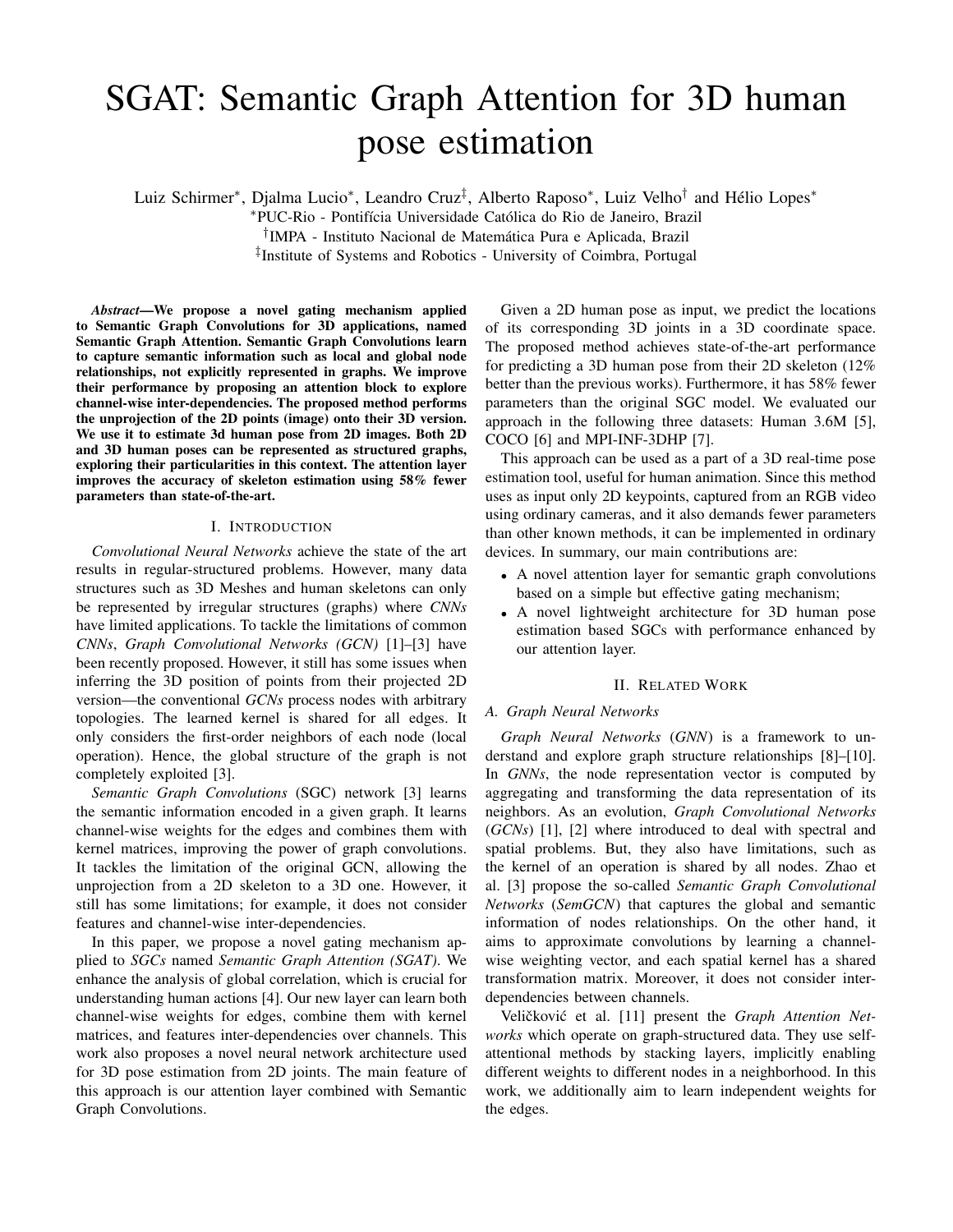

Fig. 1: Our proof of concept model for 3D human pose estimation and computer animation. Here we capture 2D keypoints e interactively regress them to a 3D domain. After we generate 3D motion files and 3D animations in an Open Source 3D creation suite. Also, the quality of the 3D pose output highly depends on the 2D inputs.

Considering traditional convolutional neural networks, several papers aim to model global context for feature extraction. An example is *Squeeze-and-Excitation* (*SE*) networks [12] that analyzes channel-wise feature responses by explicitly modeling inter-dependencies between channels. This approach can be remodeled and adapted to other neural network techniques. Another example is Global Context Networks [13] that adapt the *SE* block, in convolutional neural networks, for globalcontext modeling.

Our formulation surpasses previous works by reducing the reprojection error, drastically reducing the computational complexity, and the quantity of parameters (Section 5).



Fig. 2: Our model for the neural network to estimate the 3D keypoints. Note that we have here 2 internal blocks that uses semantic graph structures followed by an attention block. Also, at the end of each internal block we also have a residual operation.

### *B. Pose Estimation and Motion Capture*

Wei et al. [14] introduced the *Convolutional Pose Machines* (*CPMs*) that combines the advantages of convolutional neural networks with pose machines. *CPMs* consist of a sequence of convolutional layers that repeatedly produce 2D confidence maps for the location of each body part. We use a *CPM* in our experiments to generate a 2D skeleton, the input for our 3D model.

Following the success of 2D pose estimation models, several papers propose an end-to-end model to predict the 3D human pose given in-the-wild images. One with the best accuracy results was obtained by Wang et al. [15]. They present a *3D Human Pose Machine* with self-supervised learning, where they developed a multi-stage system composed of three neural network models involving two dual learning tasks. They generate transformations for 2D-to-3D pose and 3Dto-2D pose projection. The 2D-to-3D pose model regresses intermediate 3D poses by transforming the pose representation from the 2D domain to the 3D, receiving the features extracted by a 2D pose machine as input. In contrast, the 3D-to-2D pose projection contributes to refine the intermediate 3D poses. However, their approach looks pretty costly, considering computational resources, even in a high-end GPU. Our approach only focuses on efficiently predict 3D poses, not using sophisticated frameworks as in this approach.

Mehta et al. [16] present the first real-time method to capture the 3D pose in a stable, temporally consistent manner using a single RGB camera, named *VNect*. Their formulation uses real-time regression for 2D to 3D projection and creates a kinematic skeleton fitting method for coherent kinematic analysis. *XNect* [17] is an evolution of this work that also predicts the 3D pose of Humans and even infer the bones rotations. They present a real-time approach for multi-person 3D motion capture at over 30 fps. They both present complex frameworks to generate 3D poses and motion capture information. Our model focuses on a lightweight approach to generate 3D poses from 2D data, which is similar to stage 2 from *XNect*, but surpasses its results considering the error metric of this stage.

In a different approach, Martinez et al. [18] propose a simple feed-forward neural network that receives the 2D joint locations and predicts 3D positions. They "lift" the groundtruth 2D joint locations to 3D space. However, this also has limitations, such as it does not maintain the bone proportion for all bodies. Zhao et al. [3] has expanded this work by using *Semantic Graph Convolutions*. Their architecture can also be extended to use attention modules. Our approach minimizes the reprojection error and network complexity using the attention layer, a way to model inter-dependencies in Semantic Graph Convolutions. Furthermore, we use bone vector constraints and joints measures in the loss function to reduce the reprojection error.

Kocabas et al. [19] propose the Video Inference for Body Pose and Shape Estimation (VIBE), which predicts the parameters of *SMPL* body model [20] for each frame of a video. It is a sophisticated adversarial learning framework to discriminate between real human motions and the results produced by temporal pose and shape regression networks.

In contrast with these previous works, we present a lightweight framework for computer animation using 3D human pose estimation. For this purpose, our model does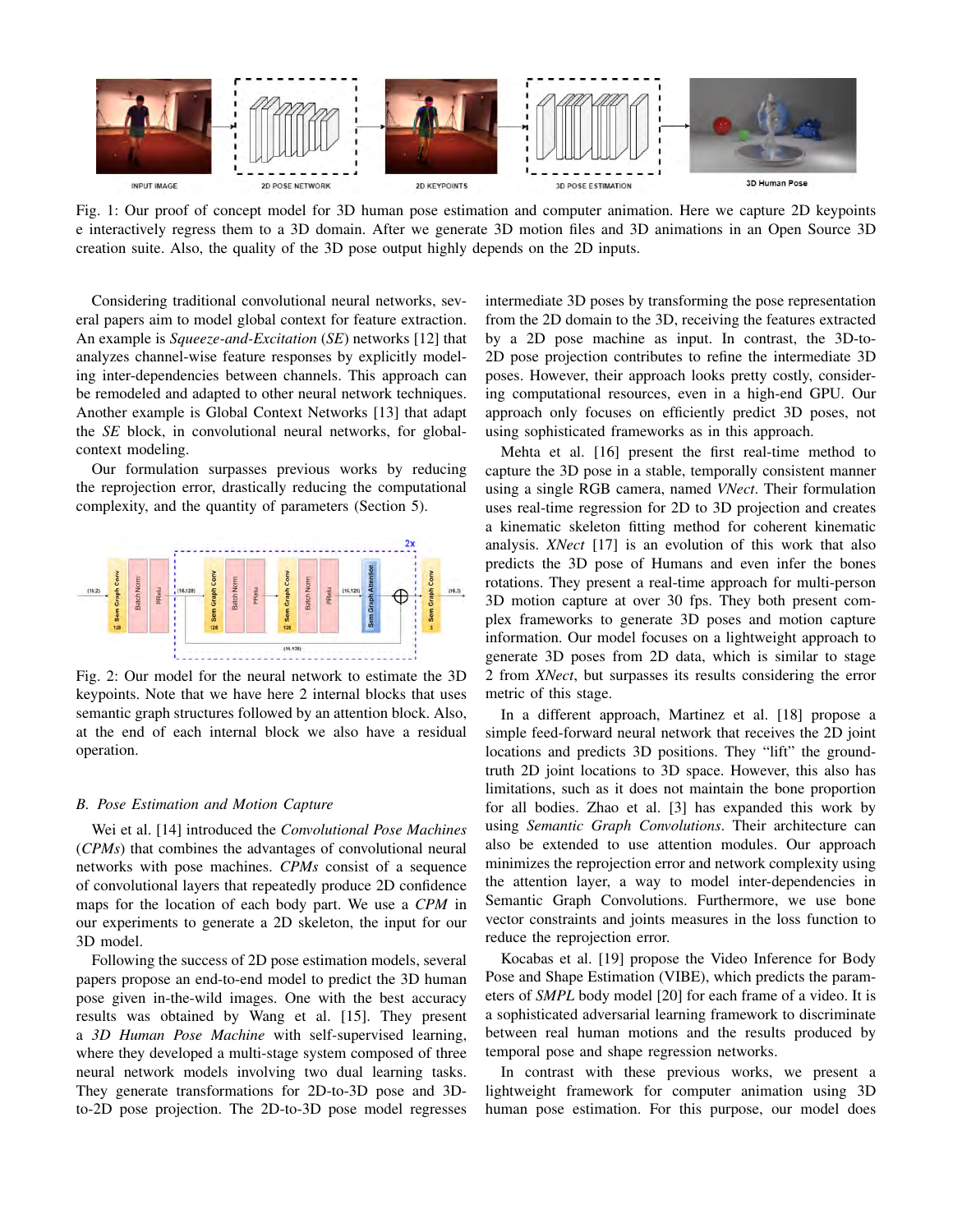not need any specialized hardware or even high-end GPU configurations. Furthermore, our model only predicts the 3D keypoints location, leaving the rotation information for future work.

## III. GRAPH CONVOLUTION

In this section, we present the main aspects of our new attention model for Graph Convolutional Neural Networks called *Semantic Graph Attention*. The primary motivation is to create a new network model that learns both channel-wise weights for edges and channel inter-dependencies. The edges are combined with kernel matrices allowing an understanding of the global channel inter-dependencies without non-local layers.

#### *A. Graph Convolutional Networks*

Following principles of regular *Convolution Neural Networks*, a *Graph Convolution Network* can be considered a way to deal with arbitrary graph structures [1], [2], [21]. This is highly related to our approach to analyze human pose as a structured graph.

*Convolutional Graph Networks (GCNs)* share the filter parameters in the graph. The *GCNs* training stage consists in learning structures capable of processing graph information from the node matrix  $X \in R^{N \times D}$  (N nodes containing D features) and the adjacency matrix  $A \in R^{\|N\| \times \|N\|}$  [1], [2].

Each layer is a non-linear function as follows:

$$
\boldsymbol{H}^{(l+1)} = f(\boldsymbol{H}^l, \boldsymbol{A}),\tag{1}
$$

where H is the output of each layer and  $H^0 = X$ . Rewriting this equation, we have:

$$
f(\boldsymbol{H}^{l}, \boldsymbol{A}) = \sigma(\boldsymbol{A}\boldsymbol{H}^{l}\boldsymbol{W}^{l}),
$$
 (2)

where  $\sigma$  represents the *ReLU* activation function and W the weight matrix of the network layer. There are some limitations to this approach because the multiplication by the matrix A would only consider features from the neighborhood, but not from the node itself. This problem is addressed by adding the identity matrix to  $A(A' = A + I)$ .

Furthermore,  $A'$  should be an unitary matrix to do not scale the vector of features. We reach it by normalizing  $A'$  rows using the *Normalized Laplacian Matrix* D<sup>−</sup>1/<sup>2</sup>AD<sup>−</sup>1/<sup>2</sup> , where  $D^{-1}$  is the inverse of the diagonal matrix with the degree of the graph nodes. We add these concepts to equation 2 as follows:

$$
f(\mathbf{H}^{l}, \mathbf{A}) = \sigma(\mathbf{D}^{'-1/2}\mathbf{A}^{'}\mathbf{D}^{'-1/2}\mathbf{H}^{l}\mathbf{W}^{l}).
$$
 (3)

There are two clear disadvantages to make the graph convolution considering a regression to work on nodes with arbitrary topologies. The first one is the kernel matrix  $W$  is shared by all the edges. As a result, the relationships of neighboring nodes, i.e. internal structure, are not well explored. This is also a limiting factor because the receptive field is fixed with ones [3], the second disadvantage.

A *CNN* with a convolution kernel of size  $k \times k$  learns  $k^2$ different transformation matrices. The transformation matrices decode features within the kernel spatial dimension. This formulation can be approximated by learning a vector of weights  $\vec{a}_i$  for each position of a pixel in an image or a graph node, and then combining them with a shared transformation matrix  $W$  [3].

We can transform an image to a graph by considering the pixels as nodes, and two neighbor pixels being connected by an edge (8-connect neighborhood). So, a kernel size k affects all pixels distant less than  $d = \frac{k-1}{2}$  $\frac{1}{2}$ . We can extend this approach for *GCNs* by considering that a convolution in a graph using a kernel of size  $d$  affects all nodes in a neighborhood of size  $d$  [3].

*GCNs* cannot handle directly with regression problems due the issue that convolution filter shares the same weight matrix for all edges. Furthermore, the filters just operate in a one step neighborhood. As a solution, Zhao et al. [3] propose to add the weight matrix  $M$  to the graph convolution process described by:

$$
f(\boldsymbol{H}^{l}, \boldsymbol{A}) = \sigma(\phi(\boldsymbol{A}^{\prime} \odot \boldsymbol{M}) \boldsymbol{H}^{l} \boldsymbol{W}^{l}), \tag{4}
$$

where the matrix  $M$  is a parameter to be learned on the network and  $\phi$  is a *softmax* function that normalizes the entries of each node,  is an element-wise multiplication (*Hadamard*) that returns  $m_{ij}$  if  $a_{ij} = 1$  or negative values with large exponents after the *softmax*. In this approach, A works like a mask that forces this to the i node in the graph and  $\sigma$  is a *ReLU* activation. Also as proposed by Zhao et al. [3], this formulation can be extended to consider multiple channels as in traditional convolutions. In our experiments, we use *PreLU* instead of *ReLU* activation because it shows a performance improvement.



Fig. 3: An example of our 3D human pose aproach to generate animations with a single RGB camera. The 2D data is captured with a 2D pose network and after processed by the 3D neural network.At a final stage, we use the captured data in a 3D animation suite.

## *B. Attention block for SGC*

This section presents our first contribution: we propose a method to enhance the runtime and reduce the complexity of Semantic Graph Convolution Networks called Semantic Graph Attention. The intuition here is to allow the neural network to perform feature recalibration, i.e., emphasize more relevant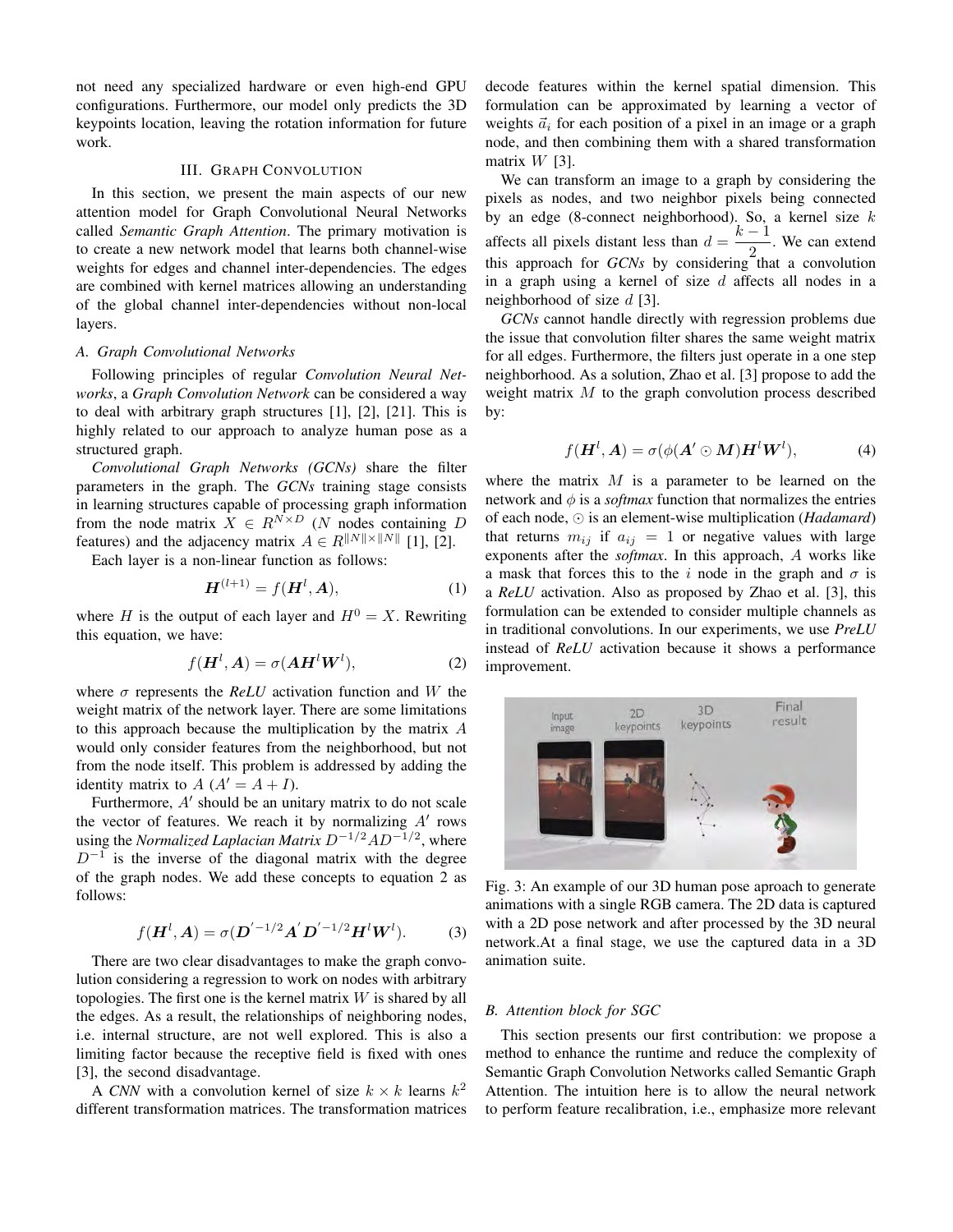features and suppress less meaningful information. In other words, to give weights to the features over channels of SCGs, in a similar way to the SE-NET [12]. This also can be related to *Global Context Networks* [13] when applying attention to graph networks. We aim to solve precision and computational complexity issues, considering both space storage and time complexity, from previous related works.

Considering the computation of features for each node, the idea of adding weights via element-wise multiplication is natural. We intend to identify inter-dependencies between node features. For this purpose, we propose the following gating mechanism for each channel after a regular *SGC*:

$$
g = \boldsymbol{A}' \odot \phi(\boldsymbol{M}_1) \boldsymbol{W}_1^l \boldsymbol{H}^l, \tag{5}
$$

where g is composed by a *softmax*  $\phi$  function over the entries of Matrix  $M_1$ . This hidden layer performs a dimensionality reduction that reduces drastically the input space by a factor r, where the kernel size of  $W_1^l \in \hat{R}^{\frac{C}{r} \times \hat{C}}$ . The intuition behind this layer is similar to Principal Components Analysis. We perform a dimensionality reduction to a space that better represents the data given a new basis. Consider that our Graph Neural Network has input data contained in a 2D space. The neural network project the data into a frequency space in the first layer, as in a Fourier Transform. The first block of our attention module evaluates features in frequency space. It forces this neural network stage to consider the most relevant ones as in an orthogonal transformation. In a gating mechanism, the next block will use the data representation in this new space, expanding the data to the original size and given weights to the features as follows:

$$
s(g) = \alpha(\mathbf{A}' \odot \phi(\mathbf{M}_2)\sigma_1(g)\mathbf{W}_2^l), \tag{6}
$$

where kernels  $W_2^l \in R^{C \times \frac{C}{r}}$ ,  $\sigma$  represent a *PRelu* function,  $\alpha$  represents a *sigmoid* activation, C represents the number of features and  $r$  is defined empirically. In our experiments, we use a value  $r = 16$ , similarly to Hu et. al. [12]. With the output of function  $s(q)$  for each channel, we perform an element-wise multiplication operation to give weights to the input data:

$$
\boldsymbol{H}^{l+1} = \boldsymbol{H}^l \circ s(g). \tag{7}
$$

At the final process, the channels are also concatenated. Such a gating operation allows us to consider more relevant features after each convolution operation, and thus refine our regression process for the following pose estimation case.

As we will see in our experiments, this formulation enhanced our neural network's overall performance and drastically reduced its complexity.

#### IV. 3D POSE ESTIMATION FRAMEWORK

As a second contribution, we propose a 3D human pose estimation framework. The method presented in the previous section takes as input a 2D human skeleton. We can use any method to calculate these 2D joints from a single RGB image. It is noteworthy that we do not consider temporal coherence and rotation issue.

Each module is independent in our architecture in terms of video processing, inference of captured skeletons, information transmission, and 3D animation. Since all models are decoupled, we can use different 2D pose networks to extract the 2D keypoints. The user can choose the best model for the respective application. Figure 1 illustrates the elements of our framework.

The framework starts by calculating the 2D keypoints for each person in a given image using a 2D neural network. Our 3D model only needs the 2D keypoints as input. It makes our architecture flexible and not dependent on a specific 2D pose model to generate keypoints.

Afterward, our neural network exploits the power of the semantic graph convolution with a gating mechanism. Our model has an input layer with an *SGC* followed by batch normalization and a *PRelu* activation. The building blocks of our network's internal layers are composed of two *SGC* layers, also followed by batch normalization and *PRelu* activation. The output of the second *SGC* layer is used as the input for our gating mechanism. This is repeated twice, and the blocks also use residual connections. We consider 128 channels for 16 graph nodes in the internal layers, where each node represents a human keypoint. The output layer comprises an *SGC* layer with the 16 nodes and the 3D positions as output data. In the next section, we will show validation of this architecture via an ablation study. Figure 2 illustrates the design of our network that still has a residual layer for refinement purposes. Our 3D network model was trained over 100 epochs, using the *Adam optimizer* with a learning rate of 1e −3, rate decay of 0.5, and batches of size 64. We also use the *Xavier* normal function to initialize the weights of each layer. Furthermore, we use a function based on the Mean per joint position error [5], [22] and its derivative [23] for our loss function as:

$$
L(J) = \frac{1}{N} \sum_{i=1}^{N} ||(f(B_j) - B_j)||_2^2 + ||(f'(B_j) - B_j')||_2^2, \quad (8)
$$

where  $f(B)$  are the 3D joints coordinates predicted by our neural network, B are the corresponding ground-truth.

We built our framework aiming to be lightweight and accessible. It does not need any specialized hardware or high-end GPUs. Thus, it allows the creation of experiences based on pose estimation in ordinary devices. Furthermore, it is straightforward and customizable. As proof of concept, we generate BVH files, which is a character animation file format, with the captured data. The data can be used in computer animation, where we export the captured information to commercial and Open Source 3D animation suites, as we can see in Figure 3.

#### V. EXPERIMENTAL RESULTS

#### *A. Datasets*

Following the standard protocol, we evaluated the proposed method using the Human3.6M dataset for 3D human pose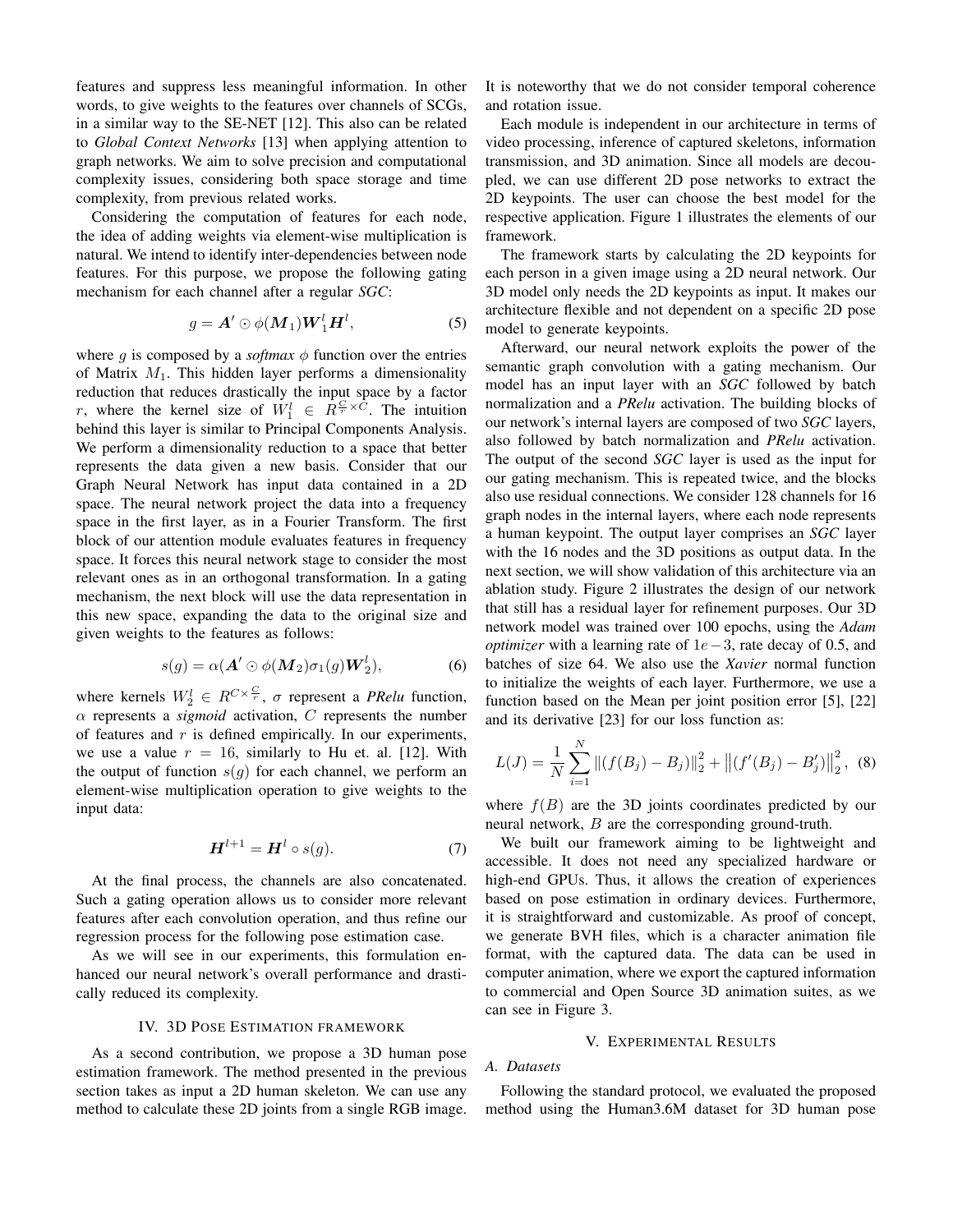| Protocol                      | Direct | <b>Discuss</b> | Eating | Greet | Phone | Photo | Pose  | Purch. | Sitting | SittingD | Smoke | Wait  | WalkD | Walking | WalkT | Average |
|-------------------------------|--------|----------------|--------|-------|-------|-------|-------|--------|---------|----------|-------|-------|-------|---------|-------|---------|
| Martinez et al. ICCV'17 [18]  | 51.8   | 56.2           | 58.1   | 59    | 69.5  | 78.4  | 55.2  | 58.1   | 74.0    | 94.6     | 62.3  | 59.1  | 65.1  | 49.5    | 52.4  | 62.9    |
| Yang et al. CVPR'18 [24]      | 51.5   | 58.9           | 50.4   | 57.0  | 62.1  | 65.4  | 49.8  | 52.7   | 69.2    | 85.2     | 57.4  | 58.4  | 43.6  | 60.1    | 47.7  | 58.6    |
| Mehta et al. SIGGRAPH'17 [16] | 62.6   | 78.1           | 63.4   | 72.5  | 88.3  | 93.8  | 63.1  | 74.8   | 106.6   | 138.7    | 78.8  | 73.9  | 82.0  | 55.8    | 59.6  | 80.5    |
| Hossain & Little ECCV'18 [25] | 48.4   | 50.7           | 57.2   | 55.2  | 63.1  | 72.6  | 53.0  | 51.7   | 66.1    | 80.9     | 59.0  | 57.3  | 62.4  | 46.6    | 49.6  | 58.3    |
| Pavllo et al. CVPR'19 [23]    | 45.1   | 47.4           | 42.0   | 46.0  | 49.1  | 56.7  | 44.5  | 44.4   | 57.2    | 66.1     | 47.5  | 44.8  | 49.2  | 32.6    | 34.0  | 47.1    |
| Dabra et al ECCV'18 [26]      | 44.8   | 50.4           | 44.7   | 49.0  | 52.9  | 43.5  | 45.5  | 63.1   | 87.3    | 51.7     | 61.4  | 48.5  | 37.6  | 52.2    | 41.9  | 52.1    |
| Zhao et al CVPR'19 (SH) [3]   | 48.2   | 60.8           | 51.8   | 64.0  | 64.6  | 53.6  | 51.1  | 67.4   | 88.7    | 57.7     | 73.2  | 65.6  | 48.9  | 64.8    | 51.9  | 60.8    |
| Zhao et al CVPR'19 (GT) [3]   | 37.8   | 49.4           | 37.6   | 40.9  | 45.1  | 41.4  | 40.1  | 48.3   | 50.1    | 42.2     | 53.5  | 44.3  | 40.5  | 47.3    | 39.0  | 43.8    |
| Our Model (SH)                | 43.45  | 49.16          | 51.18  | 50.51 | 63.56 | 62.54 | 43.31 | 45.50  | 70.12   | 87.78    | 56.58 | 49.04 | 53.15 | 40.96   | 46.01 | 54.19   |
| Our Model (CPM)               | 52.3   | 62.8           | 60.4   | 62.14 | 87.73 | 79.76 | 58.33 | 60.44  | 85.42   | 88.64    | 69.82 | 64.69 | 66.67 | 52.92   | 55.19 | 69.5    |
| Our Model (GT)                | 34.01  | 40.18          | 31.86  | 35.91 | 38.55 | 47.64 | 39.4  | 34.03  | 44.51   | 60.76    | 37.27 | 37.86 | 39.08 | 29.51   | 31.67 | 38.82   |

TABLE I: Results under Protocol 1 on Human3.6M (no rigid alignment in post-processing). We show the results of our model (trained and tested with ground truth data(GT) and 2D predictions from a Convolutional Pose Machine (CPM) and a Stacked Hourglass (SH). Note that, on average, our model surpasses the previous state-of-the-art approach considering GT and SH predictions. The results of all approaches are obtained from the original papers.

estimation. This dataset is publicly available, containing more than 3 million images and 3D data captured by a *MoCap* system and the calculated 2D joints. The dataset includes data from 7 people performing everyday activities such as walking, eating, discussing, etc.

We adopt in our model evaluation the two metrics proposed in the paper that originated the dataset Human3.6M considering different approaches to split the data for training, validation, and testing. The first protocol, called *Mean Per Joint Position Error (MPJPE)*, consider all four camera views for all subjects. We used five subjects for training (1, 5, 6, 7, and 8) and 2 for testing (9 and 11). Furthermore, we calculate the error of the predictions and the ground-truth after aligning them with the root joint in our experiments represented by the pelvis keypoint. The second protocol is called *Mean per-joint position error after rigid alignment (P-MPJPE)*, which differs from the first protocol only on the alignment. We used the same division mentioned above for training, validation, and testing.

Moreover, we utilize a rigid transformation to align the predictions with the ground-truth data. All errors were analyzed in millimeters. We also use the COCO dataset [6], a stateof-the-art dataset for 2D human pose estimation in the wild. We use this dataset to generate 2D input for our method in a qualitative evaluation.

In a second experiment, we use the MPI-INF-3DHP dataset. It was built over a state-of-the-art markerless motion capture system and provided ground truth 3D annotations for human poses. This can be used as an alternative dataset to Human3.6, where it offers an extensive range of human motions, interactions with objects, and more varied camera viewpoints. In addition to Human 3.6 and 2D pose neural networks, we test our approach with this dataset to evaluate the accuracy and generalizability of our learned model. We also use the 3D Percentage of Correct Keypoints (PCK) as an evaluation metric. As proposed by Mehta et al. [7] , we pick a threshold of 150mm for the error, corresponding to roughly half of the head keypoint size.

# *B. 2D to 3D keypoints*

Our method can be seen as an unprojection of 2D joint locations to 3D positions. First, we train our network considering the ground truth for 2D and 3D joint positions from the Human3.6M. However, for a fair evaluation of our method, we also train our network with 2D predictions from a *Convolutional Pose Machine* [14], and we also test a Stacked HourGlass pre-trained with the MPII dataset [27]. It is natural to say that our model depends on the quality of the output of a 2D pose detector and achieves the best results when we use as input the ground-truth 2D joint locations.

We use two pre-trained networks in the tests: a Stacked HourGlass trained on the MPII dataset [28] and a *CPM* with the COCO dataset [6]. The COCO dataset skeleton has a different configuration for the human body structure, following the order of keypoints compared with Human3.6M. We convert the output dictionary of this model to the Human3.6M and train our 3D network. We use the Stacked HourGlass [27] to a fair experiment to evaluate the 3D output for Human3.6 since the original SCG [3] and Martinez et al. [18], also use this architecture.

All 2D keypoints were previously generated in this process. The COCO skeleton has 18 joints considering five joints in the head. The Human3.6M skeleton consists of 16 joints, and we define the spine joint as the root joint. To convert to Human 3.6M and create the spine point, we consider the midpoint between the *lheap* and *rheap* of COCO, and we discoursed the thorax joint.

Also, in a second approach, we train our network on MPI-INF-3DHP pose dataset [7], and we compare the performance of our approach with different network architectures. This dataset is more complex considering poses, clothing, and skeleton structure. We use these data to evaluate the robustness and generalizability of our method.

# *C. Ablation Study and Network evaluation*

We have also analyzed the impact of the chosen hyperparameters and architecture on the final result in testing. We trained our network with different configurations and compared it to the baseline for *SGCs* [3] and the baseline for 3D Pose Estimation [18]. We considered the error analysis for protocol 1. In the first test, our models were trained for over 100 epochs under three configurations, as we can see in Table III. We first evaluate different design choices on a separate validation set for Human3.6, and then, we use the best option to compare to SGC [3] and Martinez et al. [18] on a test set. The first is a model with two internal blocks and 64 channels,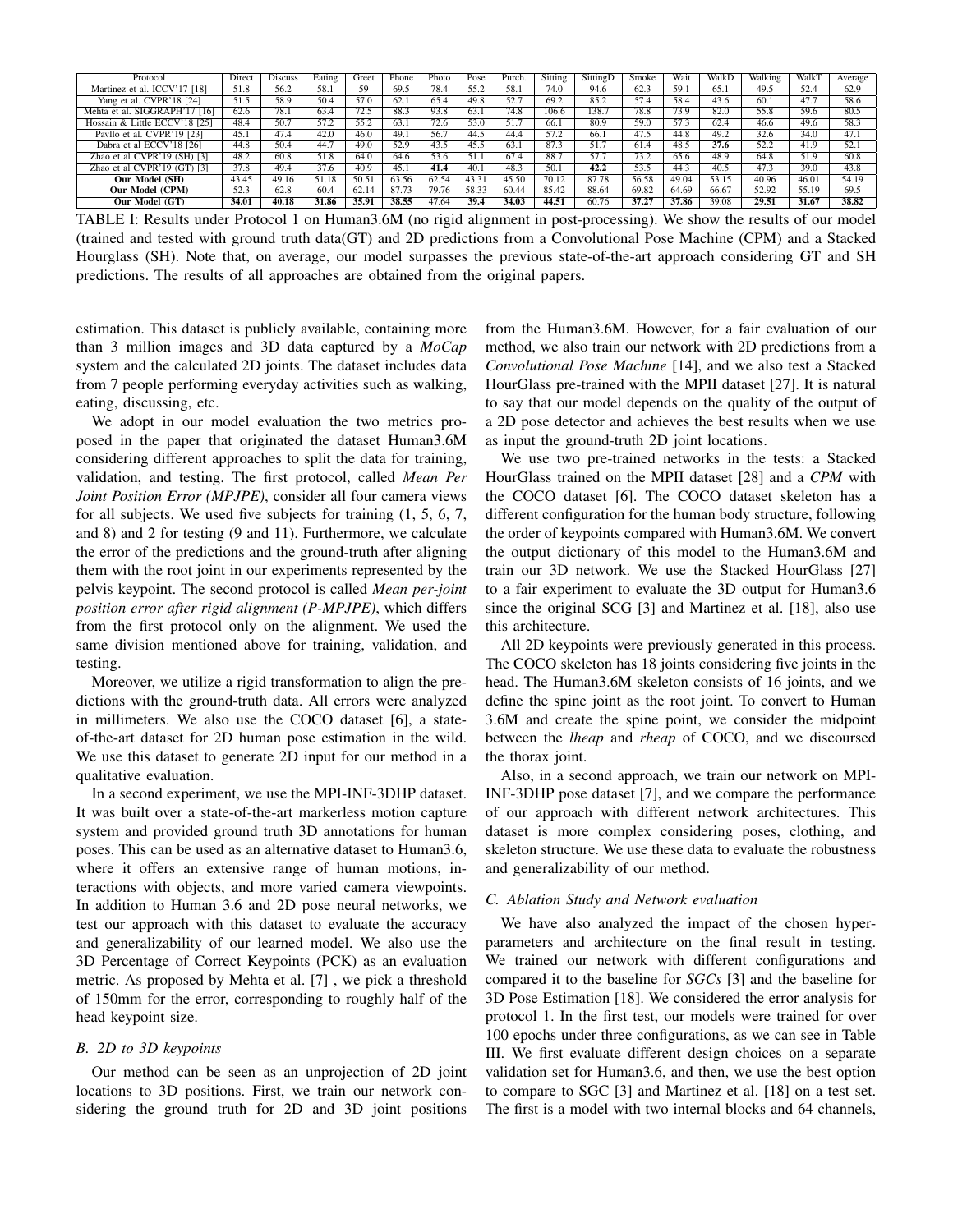| Protocol                      | Direct | <b>Discuss</b>  | Eating | Greet           | Phone | Photo | Pose           | Purch. | Sitting | SittingI       | Smoke      | Wait  | WalkD | Walking | <b>Walk1</b> | Average |
|-------------------------------|--------|-----------------|--------|-----------------|-------|-------|----------------|--------|---------|----------------|------------|-------|-------|---------|--------------|---------|
| Martinez et al. ICCV'17 [18]  | 39.5   | T. J. <i>L.</i> |        | 47.0            | 51.0  | 56.0  | 41.4           | 40.6   | 56.5    | 69.4           | 49.2       | 45.0  | 49.5  | 38.0    | 38.0         | 47.7    |
| Yang et al. CVPR'18 [24]      | 26.9   | 30.9            | 36.3   | 39.9            | 43.9  | 47.4  | 28.8           | 29.4   | 36.9    | 58.4           | 41.5       | 30.5  | 29.5  | 42.5    | 32.2         | 37.7    |
| Hossain & Little ECCV'18 [25] | 357    | 39.3            | 44.6   | 43.0            | 47.2  | .54.C | 38.3           |        | 51.6    | 61.            | 46.5       | 41.4  | 47.3  | 34.2    | 39.4         | 44.1    |
| Pavllo et al. CVPR'19 [23]    | 34.    | 36.             | -275   | 37 <sub>1</sub> | 36.4  | 42.2  | 34.4           | 33.6   | 45.0    | 52.5<br>۵۵۰۰ ک | 27<br>۰٬۰۰ | 33.8  | 37.8  | 25.6    | 27.3         | 36.5    |
| Dabra et al. ECCV'18 [26]     | 28.0   | 30.7            | 39.1   | 34.4            | 37.   | 28.9  | 31 G<br>ے ، اب | 39.3   | 60.6    | 39.3           | 44.8       | 31.1  | 25.3  | 37.8    | 28.4         | 36.3    |
| Our Model (2 blocks, 128 ch)  | 27.95  | l 1 C           | 30.88  | 30.23           | 32.70 | 39.90 | 31.03          | 30.33  | 42.01   | 47.89          | 33.50      | 31.99 | 33.29 | 25.40   | 26.92        | 33.22   |

TABLE II: Results of protocol 2 on Human3.6M under rigid alignment in post-processing. Tests where performed considering model trained with ground truth data. Note that in most cases, our model surpasses the previous works. The results of all approaches are obtained from the original papers.

the second is our regular model with two inner blocks, and in the third, we use a model with four internal blocks and 128 channels. Table III shows that with the second configuration, our model performs better than the baseline algorithm from Zhao et al. [3] and the other two configurations.

In the second test, we compare our model with the stateof-art approaches in a test set, for 2D joints to 3D pose regression, following two configurations: with and without the attention layer. Table IV reports the result. Also, we analyze the impact of using as input 2D prediction from a *CPM*. We use a network configuration with attention layers and two blocks, and 128 channels per layer. Table V shows the quality of 3D predictions highly depends on the input since the error increases when we use a pre-trained *CPM* in the COCO dataset. We compare our technique with 2 state-of-theart frameworks for 3D pose and shape estimation: XNect [17] and VIBE [19]. These projects have a different research target than ours. Still, we decided to compare our method due to evaluation completeness as we can see our model surpass their results when considering the ground truth for the Human3.6 dataset. However, as said before, our model depends highly on the quality of 2D inputs; when we use the CPM predictions, our performance is reduced.

| Model                     | # Parameters | MPJPE (mm) |
|---------------------------|--------------|------------|
| 2 blocks and 64 channels  | 0.06 M       | 43.88      |
| 2 blocks and 128 channels | $0.18$ M     | 38.82      |
| 4 blocks and 128 channels | 0.36 M       | 41.04      |

TABLE III: Evaluation of our parameters for the 3D pose estimation model. The error is computing in the testing dataset. As we can see, our best configuration has approximately 58% fewer parameters than the baseline achieving the state-of-art performance.

| Model                                        | # of Parameters | $MPJPE$ (mm) |
|----------------------------------------------|-----------------|--------------|
| <b>SGC [3]</b>                               | 0.43 M          | 43.8         |
| Martinez et al. [18]                         | 4.29 M          | 45.5         |
| Ours without attention (2 blocks and 128 ch) | 0.16 M          | 4671         |
| Ours with attention (2 blocks and 128 ch)    | $0.18$ M        | 38.82        |

TABLE IV: 3D pose regression errors and the parameter numbers of our networks with different settings on Human3.6M. For each technique, we use the 2D ground truth data for the training and evaluation.

We evaluated our 3D unprojection model following the dataset Human3.6M. Table I shows the result using 2D groundtruth of Human3.6M, CPM, and Stacked HourGlass predictions for testing. The results are competitive and, on average,

| Model                 | MPJPE (mm) | P-MPJPE (mm) |
|-----------------------|------------|--------------|
| Ours (Ground Truth)   | 38.82      | 33.22        |
| Ours (CPM detections) | 69.5       | 54.09        |
| Xnect $[17]$          | 63.6       |              |
| <b>VIBE [19]</b>      | 65.6       | .1 4         |

TABLE V: 3D pose regression errors with different inputs. We use 2D ground-truth from Human3.6M and 2D predictions from a CPM. We compare our results with the stage 2 output of Xnect [17]. The metrics for Xnect and Vibe were obtained from the original papers.

| Model                         | MPJPE (mm) | 3D PCK |
|-------------------------------|------------|--------|
| Vnect $[16]$                  | 124.7      | 76.7   |
| $\overline{\text{M3DHP}}$ [7] | 117.6      | 75.7   |
| Mehta [29]                    | 122.2      | 75.2   |
| Xnect (stage $2)$ [17]        | 98.4       | 82.8   |
| Xnect (stage 3) $[17]$        | 115.0      | 77.8   |
| Kanazawa [20]                 | 124.2      | 72.9   |
| Kundu [30]                    | 103.8      | 82.1   |
| <b>VIBE</b> [19]              | 96.6       | 89.3   |
| <b>Ours (CPM)</b>             | 105.17     | 81.27  |
| <b>Ours (GT H3.6)</b>         | 80.28      | 91.0   |
| Ours $(GT)$                   | 76.39      | 92.0   |

TABLE VI: Comparison on the single person MPI-INF-3DHP dataset. Top part are methods designed and trained for singleperson capture.The Xnect is multi-person method, however we evaluate only single person predictions. We tested models trained over the 2D ground-truth from Human3.6M, 2D predictions from a CPM, and ground truth data of MPI-INF-3DHP.

our performance is better than the state-of-the-art. We consider our model trained and tested with ground-truth data as an upper bound of our method since it uses only 2D ground truth (GT) as the input. Our technique outperforms the state-of-theart *SGC*, for 3D pose regression, [3] by 12.83% considering Ground Truth and 12.19% considering a 2D Stacked Hourglass [27] predictions. Also, our model with attention layers surpasses the model only with regular *SGCs* (without attention) by almost 17%. It is noteworthy that our approach has much fewer parameters, meaning that using the attention module drastically reduces the network's computational complexity and improves the overall performance. We have approximately 58% fewer parameters than the baseline *SGC* [3] and 95% fewer parameters than the model from Martinez et al. [18].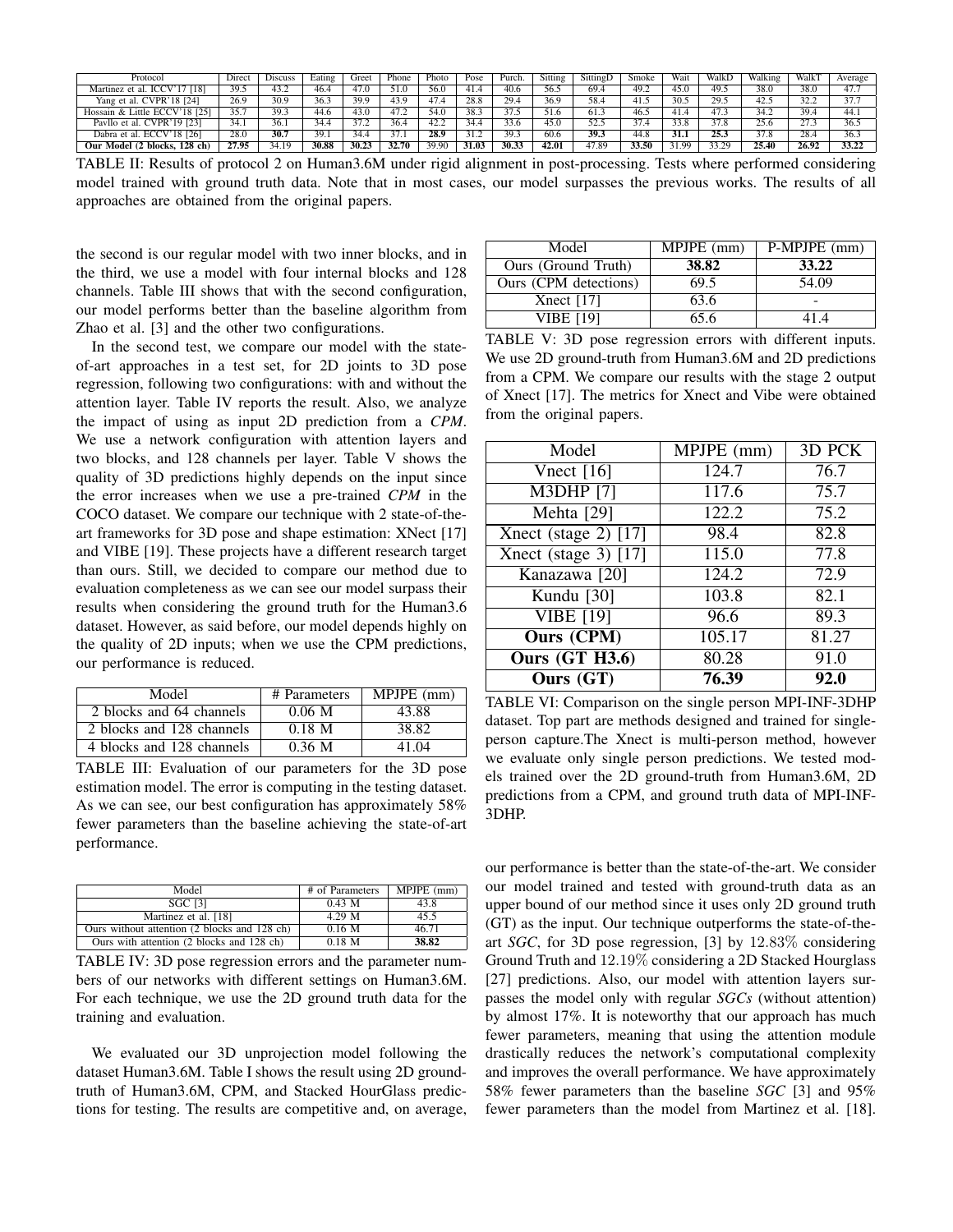

Fig. 4: Visual results of our method on in-the-wild images from COCO dataset [6] . In most cases, our technique can effectively predict 3d joints in different situations. Small errors can be seen considering the image scale and camera projection. In the last row, in an example with self-occlusion, our model cannot predict data from incomplete data.

Most methods have sophisticated frameworks [23]–[25] or learning strategies. They were trained and focus on in-the-wild images, propose end-to-end frameworks to generate the 3D pose directly from images, consider temporal information and also use complex loss functions [23], [26]. Due to more data variability and their proposed constraints to reduce prediction error, they were expected to have better performance, including ground truth. However, this is not true. Our model surpasses the previous works, considering the *MPJPE* and *P-MPJPE* for ground truth, proving the potential of the attention layer. The tests consider each action of the motion capture dataset. Table I shows the error in millimeters for each step following protocol 1 *MPJPE*.

Our results on Human3.6M under protocol 2 (using a rigid alignment with the ground-truth), are shown in Table II. In most cases, our method surpasses the previous works and has better performance on average. Note that in some cases, our model has similar performance or worse than the model from Dabra et al. [26]. However, our approach has fewer parameters to compute and does not need complex anatomically loss functions or a sophisticated, weakly supervised learning framework. Also, on average, our model outperforms Dabra et al. [26] by 8.3%. In Table VI, we compare the 3D pose output on the MPI-INF-3DHP dataset [7] using the 3D Percentage of Correct Keypoints (3DPCK - higher is better) and MPJPE. We

prove the robustness of our method, where for both metrics, we surpass the previous state-of-the-art approaches when using 2D ground truth data. Again, note that most of these methods are built over sophisticated frameworks and can predict multiperson poses and shapes. In contrast, our method can be seen as a 2D to 3D unprojection. Also, this test confirms the hypothesis that our prediction quality highly depends on 2D inputs. As we can see when considering the CPM detection, our performance is reduced but still competitive. We also tested our model trained on 2D ground truth data for Human 3.6 on MPI-INF-3DHP test data. As we can see, as said before, we prove the robustness of our technique, outperforming the previous works.

Moreover, considering runtime performance, our 3D network took, on average, 10 seconds to evaluate 1062 poses. The tests were performed in a GPU Nvidia RTX 2060 with 6GB of memory, where we repeat each test 1000 times. In terms of the number of parameters, our network has 0.18M, while the model proposed by Zhao et al. [3] has 0.43M. This means that our network is lightweight and could be part of a complete system that infers 3D human pose in real-time.

## *D. Qualitative and Visual Analysis*

Figure 4 illustrates some results generated using images from COCO dataset [6]. Our model can accurately predict 3D poses from these images indicating that it effectively encodes relationships among body joints and can generalize the results to different situations. The input of the method is the 2D joints generated using a *Convolutional Pose Machine*. However, our model also has some limitations, as we can see in the last row of figure 4. For example, when using data predicted by a *CPM*, if the 2D detector output fails to detect all body keypoints, our model can't recover the missing information. Also, it is not uncommon to see images with occluded or incomplete poses for in the wild examples. Our model has difficulty dealing with these cases. Both approaches proposed by Martinez et al. [18] and Zhao et al. [3] have the same issue.

Figure 5 shows the results of our technique applied on Human3.6M. In another approach, the input is generated by the method from Schirmer et. al. [31], and from the output we created a *BVH* model to generate the animation.

#### VI. CONCLUSIONS AND FUTURE WORK

We present a novel model for attention layers in Semantic Graph Convolutions. With this approach, we build a lightweight 3D human pose estimation model to project 2D keypoints from the output of a convolutional pose machine in a 3D space. Our model can be seen as an unprojection from 2D to 3D keypoints. The combination of *SGCs* with attention layers improves the performance and reduces the overall complexity of our model, and we achieve state-of-theart performance with 58% fewer parameters. However, as said before, the prediction quality depends on the 2D inputs. If the 2D predictor fails in generating the correct input data, our model will also fail to regress the data.